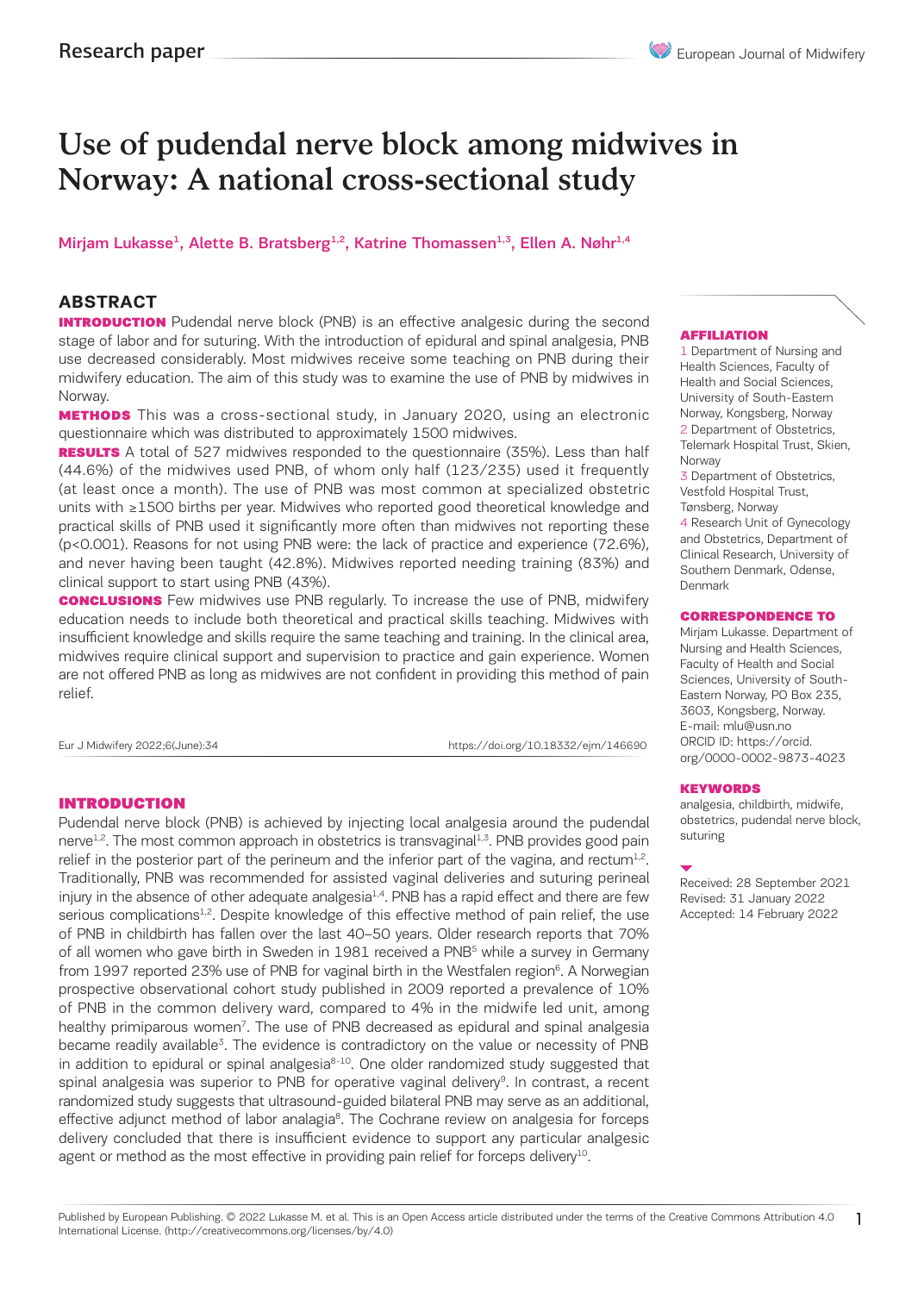The decline in the use of PNB has probably led to reduced practical skills in this method among clinicians $1,3$ . The effect of PNB is contingent on the knowledge and skill of the provider $3,11$ . An audit of 57 obstetricians evaluated their clinical technique against standards using both a questionnaire and adapted model pelvis $11$ . The majority of participants were unable to describe correctly the point of infiltration and were unaware of the lag time required to reach adequate analgesia<sup>11</sup>. Both the Norwegian guidelines for care during labor and the NICE guidelines recommend PNB for operative vaginal births when the planned instrumental delivery is a low cavity forceps or vacuum extraction $12,13$ . In the case of a middle or high cavity forceps or vacuum extraction, additional pain relief is recommended $13$ . In the case of an instrumental delivery, it is likely a doctor who provides the PNB. However, these same Norwegian guidelines state that PNB offers an effective method of pain relief in the second stage of labor, after the membranes have gone and for suturing $13$ . Thus, these guidelines do not exclude the use of PNB in spontaneous vaginal births. In the Nordic countries, providing PNB analgesia to relief pain in the second stage and for suturing has been part of the scope of midwifery practice<sup>5,7,14</sup>. To ensure that women can be offered this method of pain relief, training in the performance of PNB has to be part of the formal education and regular simulation training ought to be prioritized in the clinical setting to help improve and maintain practical skills<sup>11,14</sup>.

Currently, only two of the six midwifery education programs in Norway provide practical skill teaching and training in performing PNB, while all Norwegian midwifery education programs include PNB in the theoretical teaching on methods of pain relief. Together with the scarcity of new clinical studies on PNB use in childbirth, as well as no generally available records of PNB use in the Medical Birth Registry of Norway's statistical bank<sup>15</sup>, this suggests that the use of PNB in practice may be limited in Norway. Against this background, the aim of this study was to document the use of PNB by midwives in Norway as well as their knowledge and skills in relation to this method of pain relief.

### METHODS

This study was cross-sectional using an anonymized electronic questionnaire available from https://nettskjema. no/. This semi-structured questionnaire consisted of 23 mandatory questions (Supplementary file). The questions were developed for this study and based on clinical expertise and available scientific literature. The first part of the questionnaire concerned background information including education, place of work, and demographics. The participants were in addition asked some general questions about PNB before the following question: 'Do you use PNB in your work as a midwife?'. Those who answered 'yes' were asked seven questions about their use of PNB, while those who answered 'no' were asked two questions about why they did not use it.

The questionnaire was piloted in 20 persons, either midwives or student midwives. Feedback from the pilot test led to minor adjustments in the wording of the questions and answer options, before the questionnaire was distributed. The inclusion criteria for the study were midwives who worked in institutional maternity care in Norway and cared for women during birth. All maternity units in Norway were first contacted via telephone to ensure that the questionnaires could and would be sent out via work email. All maternity units agreed to forward the link to the questionnaire to relevant midwives at their unit. Subsequently, the consultant midwife at each maternity unit was contacted. Where a consultant midwife was not available, another contact midwife was asked to help with the distribution of the questionnaires.

Data were collected from 20 January to 13 February 2020. Based on information from the consultant/ contact midwives, the questionnaires were forwarded to approximately 1500 midwives. To increase the response rate by reaching the midwives outside working hours, a link to the questionnaire was also shared on a closed midwifery Facebook group during the last week. The requirement to work in institutional practice with births was essential.

Prior to analysis, the collected data were merged into fewer categories. Anyone working less than 100% was categorized as 'part-time'. The country of midwifery education was categorized as 'Norway' or 'other'. The midwives were categorized according to the four regional health authorities in Norway as well as the type of maternity units in which they were working, which could have been a specialized obstetric unit, obstetric unit, maternity home, midwife-led unit, or other. Furthermore, the midwives were categorized according to the number of annual births at their workplace, and whether they held a Master's degree or not (Table 1). The use of PNB was divided into three categories: 'often' which included weekly or monthly, 'rarely' for those who had used PNB less than once a month, and 'never'. Training in PNB was covered during education to become a midwife, an in-house course, a private course, or from a colleague. For comparative analyses, it was coded as 'had training', while 'no training' and 'don't remember' was coded as 'has not had training'. Similarly, for the question about clinical guideline for PNB in the workplace, 'don't know' was coded as 'no guideline'. For questions about the extent of the midwife's acquired theoretical knowledge and practical skills in relation to PNB, 'very extensive' and 'extensive' were merged into 'extensive'. Similarly, 'limited' and 'very limited/unskilled' were merged into 'limited'. The 'in between' category was denoted as 'regular' (Table 2).

### **Statistical analysis**

The distribution of demographic, educational and workrelated characteristics was described using frequencies and percentages. Percentages and chi-squared tests were used to examine how midwives' use, theoretical knowledge and practical experience with PNB were associated with age, seniority, employment type, place of education, education, regional health authority, maternity unit, number of births per year, training, clinical guideline for PNB, theoretical knowledge, and practical experience. Where cell numbers were five or less, Fisher's exact test was used. All analyses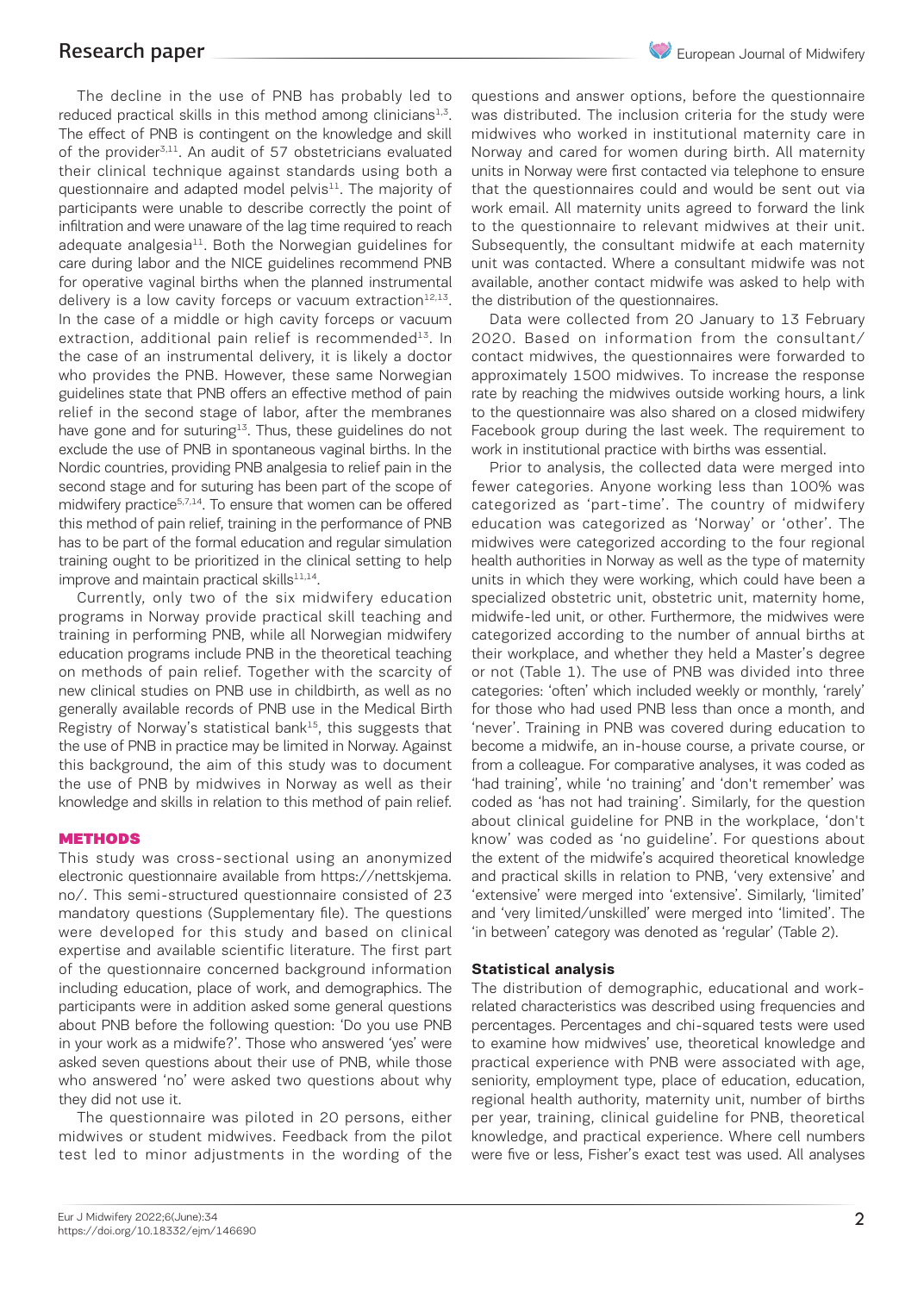were unadjusted except for the association between Master's degree and use of PNB where we controlled for age and regional health authority in a supplementary analysis. A p<0.05 was considered to be statistically significant. The Statistical Package for the Social Sciences (SPSS) for Windows, version 26.0, was used for data analysis.

### RESULTS

A total of 527 midwives responded to the questionnaire corresponding to an estimated participation rate of 35%.

### *Table 1. Characteristics of participating midwives (N=527)*

| <b>Characteristics</b>                 | n(%)       |
|----------------------------------------|------------|
| Age (years)                            |            |
| 30                                     | 55 (10.4)  |
| $31 - 40$                              | 165 (31.3) |
| $41 - 50$                              | 154 (29.2) |
| $\geq 51$                              | 153 (29.1) |
| <b>Experience as a midwife (years)</b> |            |
| $\leq 5$                               | 149 (28.3) |
| $6 - 10$                               | 115 (21.8) |
| $11 - 20$                              | 140 (26.6) |
| $\geq$ 21                              | 123 (23.3) |
| <b>Employment type</b>                 |            |
| Full-time                              | 257 (48.8) |
| Part-time                              | 270 (51.2) |
| Country of midwifery education         |            |
| Norway                                 | 486 (92.2) |
| Other                                  | 41 (7.8)   |
| <b>Education level</b>                 |            |
| Master's degree                        | 131 (24.9) |
| <b>Regional health authority</b>       |            |
| South-Eastern Norway                   | 287 (54.5) |
| Western Norway                         | 94 (17.8)  |
| Mid-Norway                             | 71 (13.5)  |
| Northern Norway                        | 75 (14.2)  |
| <b>Maternity unit</b>                  |            |
| Specialized obstetric unit             | 278 (52.8) |
| Obstetric unit                         | 213 (40.4) |
| Maternity home                         | 18(3.4)    |
| Midwife-led unit                       | 16 (3.0)   |
| Other                                  | 2(0.4)     |
| <b>Births per year</b>                 |            |
| $1 - 499$                              | 103 (19.6) |
| 500-1499                               | 134 (25.4) |
| 1500-2999                              | 148 (28.1) |
| ≥3000                                  | 142 (26.9) |

The participants had an average age of >44 years and 13 years of experience (Table 1). One quarter of the participants had a Master's degree. Over half of the participants worked for the South-Eastern Norway Regional Health Authority, nine in ten worked in an obstetric unit or a specialized obstetric unit, and most of the midwives worked in a unit with ≥1500 births per year.

More than half of the midwives had never performed a PNB (Table 2). Of those who had performed a PNB, 52% (123/235) performed a PNB at least once a month, while 48% (112/235) had performed this procedure less than once a month in the previous 6 to 12 months. Threequarters of the midwives had received training in PNB. Over 60% stated that a clinical guideline for PNB was in place at their workplace. Almost half of the midwives reported extensive theoretical knowledge of PNB while one-third stated that they had extensive practical skills.

There was a strong association between midwives' education and use of PNB as >35% of midwives with a Master's degree used PNB often, compared to <20% of midwives without a Master's degree (p=0.001) (Table 3). This association was attenuated after adjustment for age and regional health authority, but remained statistically significant. One in three midwives who worked in the South-Eastern Norway Regional Health Authority, at a specialized

### *Table 2. Midwives' experience of pudendal nerve block (PNB) (N=527)*

| <b>Experience</b>                      | n(%)       |
|----------------------------------------|------------|
| Use of PNB                             |            |
| Often                                  | 123 (23.3) |
| Rarely                                 | 112 (21.3) |
| Never                                  | 292 (55.4) |
| Received training*                     |            |
| During midwifery education             | 233 (44.2) |
| In-house course                        | 113 (21.4) |
| Private course                         | 7(1.3)     |
| From a colleague                       | 182 (34.5) |
| <b>None</b>                            | 124 (23.5) |
| <b>Clinical guideline at workplace</b> |            |
| Yes                                    | 327 (62.0) |
| <b>No</b>                              | 200 (38.0) |
| <b>Theoretical knowledge of PNB</b>    |            |
| Extensive                              | 247 (46.9) |
| Regular                                | 90 (17.0)  |
| I imited                               | 190 (36.1) |
| <b>Practical skills of PNB</b>         |            |
| Extensive                              | 184 (34.9) |
| Regular                                | 54 (10.2)  |
| Limited                                | 289 (54.9) |

\*More than one answer option possible, thus some results are >100%.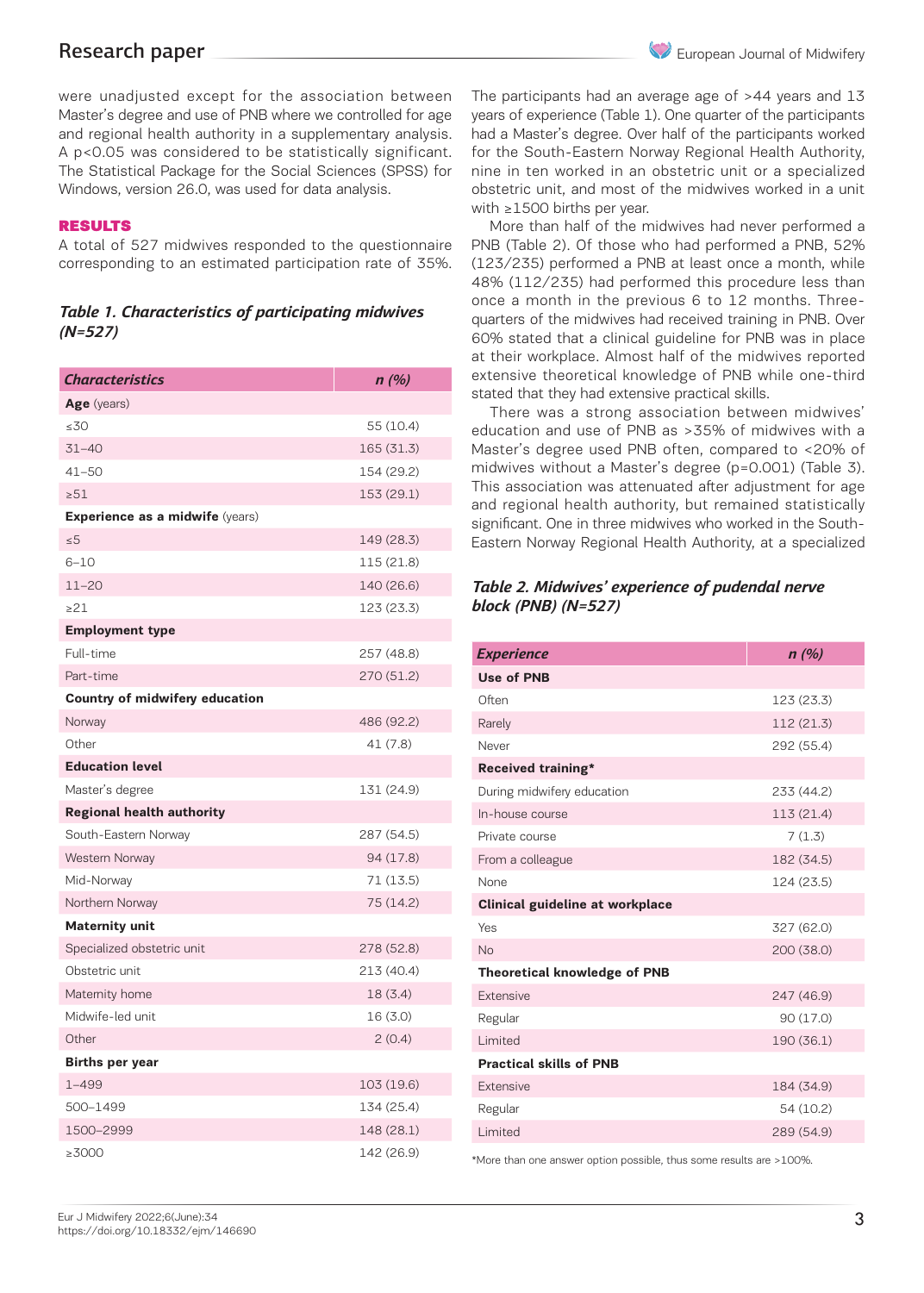European Journal of Midwifery

## *Table 3. Participant characteristics and use of pudendal nerve block (N=527)*

| <b>Characteristics</b>                 | <b>Often</b><br>n(%)<br>123(23.3) | <b>Rarely</b><br>n(%)<br>112(21.3) | <b>Never</b><br>n(%)<br>292 (55.4) | $\boldsymbol{p}$ |
|----------------------------------------|-----------------------------------|------------------------------------|------------------------------------|------------------|
| Age (years)                            |                                   |                                    |                                    | 0.318            |
| $\leq 30$                              | 14 (11.4)                         | 9(8.0)                             | 32 (11.0)                          |                  |
| $31 - 40$                              | 46 (37.4)                         | 32 (28.6)<br>87 (29.8)             |                                    |                  |
| $41 - 50$                              | 35 (28.5)                         | 30 (26.8)<br>89 (30.5)             |                                    |                  |
| $\geq 51$                              | 28 (22.7)                         | 41 (36.6)                          | 84 (28.7)                          |                  |
| Experience as a midwife (years)        |                                   |                                    |                                    | 0.235            |
| $\leq 5$                               | 40 (32.5)                         | 25(22.3)                           | 84 (28.8)                          |                  |
| $6 - 10$                               | 25(20.3)                          | 22 (19.6)                          | 68 (23.3)                          |                  |
| $11 - 20$                              | 37 (30.1)                         | 32 (28.6)                          | 71 (24.3)                          |                  |
| $\geq$ 21                              | 21(17.1)                          | 33 (29.5)                          | 69 (23.6)                          |                  |
| <b>Employment type</b>                 |                                   |                                    |                                    | 0.412            |
| Full-time                              | 65 (52.8)                         | 57 (50.9)                          | 135 (46.2)                         |                  |
| Part-time                              | 58 (47.2)                         | 55 (49.1)                          | 157 (53.8)                         |                  |
| Country of midwifery education         |                                   |                                    |                                    | 0.674            |
| Norway                                 | 112 (91.1)                        | 102 (91.1)                         | 272 (93.2)                         |                  |
| Other                                  | 11(8.9)                           | 10(8.9)                            | 20(6.8)                            |                  |
| <b>Education level</b>                 |                                   |                                    |                                    | 0.001            |
| Master's degree                        | 46 (37.4)                         | 24 (21.4)                          | 61 (20.9)                          |                  |
| No Master's degree                     | 77 (62.6)                         | 88 (78.6)                          | 231 (79.1)                         |                  |
| <b>Regional health authority</b>       |                                   |                                    |                                    | < 0.001          |
| South-Eastern Norway                   | 98 (79.4)                         | 51 (45.6)                          | 138 (47.3)                         |                  |
| Western Norway                         | 10(8.1)                           | 30 (26.8)                          | 54 (18.5)                          |                  |
| Mid-Norway                             | 9(7.3)                            | 23 (20.5)                          | 39 (13.4)                          |                  |
| Northern Norway                        | 6(4.9)                            | 8(7.1)                             | 61 (20.8)                          |                  |
| <b>Maternity unit</b>                  |                                   |                                    |                                    | < 0.001          |
| Specialized obstetric unit             | 2(1.6)                            | 1(0.8)                             | 15(5.1)                            |                  |
| Obstetric unit                         | 24 (19.5)                         | 46 (41.1)                          | 143 (49.0)                         |                  |
| Maternity home                         | 94 (76.5)                         | 61 (545)                           | 123 (42.1)                         |                  |
| Midwife-led unit                       | 2(2.4)                            | 4(3.6)                             | 9(3.1)                             |                  |
| Other                                  | O(0.0)                            | O(0.0)                             | 2(0.7)                             |                  |
| <b>Births per year</b>                 |                                   |                                    |                                    | < 0.001          |
| $1 - 499$                              | 1(0.8)                            | 17 (15.2)                          | 85 (29.1)                          |                  |
| 500-1499                               | 17 (13.8)                         | 28 (25.0)                          | 89 (30.5)                          |                  |
| 1500-2999                              | 59 (48.0)                         | 29 (25.9)                          | 60 (20.5)                          |                  |
| $\geq$ 3000                            | 46 (37.4)                         | 38 (33.9)                          | 58 (19.9)                          |                  |
| <b>Received training</b>               |                                   |                                    |                                    | < 0.001          |
| Yes                                    | 123 (100)                         | 111 (99.1)                         | 169 (57.9)                         |                  |
| No                                     | (0.0)                             | 1(0.9)                             | 123 (42.1)                         |                  |
| <b>Clinical guideline at workplace</b> |                                   |                                    |                                    | < 0.001          |
| Yes                                    | 109 (88.6)                        | 85 (75.9)                          | 133 (45.5)                         |                  |
| No                                     | 14 (11.4)                         | 27(24.1)                           | 159 (54.5)                         |                  |
| <b>Theoretical knowledge of PNB</b>    |                                   |                                    |                                    | < 0.001          |
| Extensive                              | 11 1 (90.3)                       | 83 (74.1)                          | 53 (18.2)                          |                  |
| Regular                                | 10(8.1)                           | 24 (21.4)                          | 56 (19.2)                          |                  |
| Limited                                | 2(1.6)                            | 5(4.5)                             | 183 (62.7)                         |                  |
| <b>Practical skills of PNB</b>         |                                   |                                    |                                    | < 0.001          |
| Extensive                              | 112 (91.1)                        | 64 (57.1)                          | 8(2.7)                             |                  |
| Regular                                | 10(8.1)                           | 29 (25.9)                          | 15(5.1)                            |                  |
| Limited                                | 1(0.8)                            | 19 (17.0)                          | 269 (92.2)                         |                  |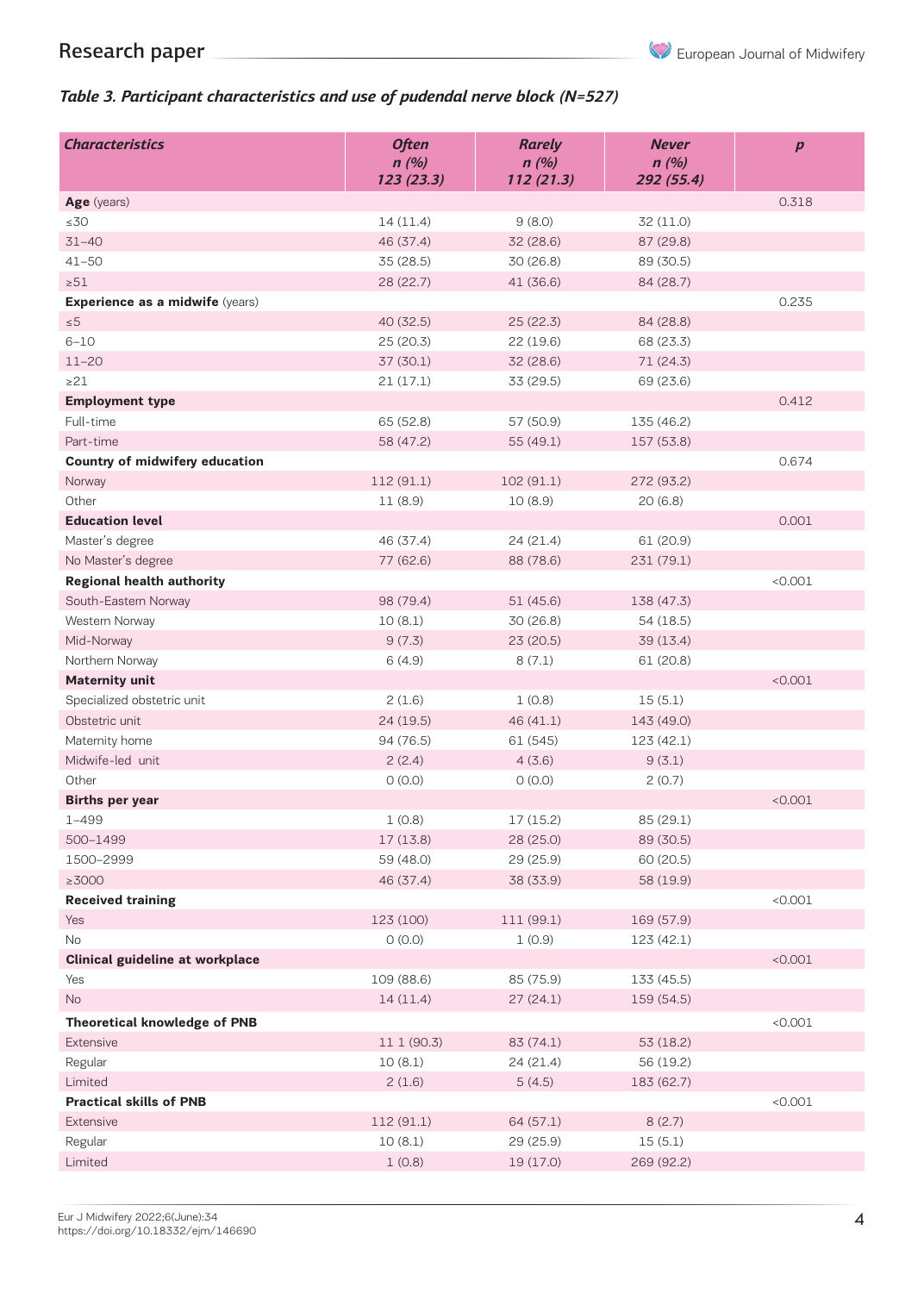obstetric unit or on a maternity unit with 3000 or more births per year, used PNB often. In contrast, only one in ten midwives who worked in the Northern Norway Regional Health Authority, in a maternity home or a maternity unit with fewer than 500 births per year, used PNB often (p<0.001). Of those who had not received training in PNB or had no clinical guideline for use in the workplace, <10% used PNB, while one-third of those who had received training or had a clinical guideline at their workplace used PNB often (p<0.001). Almost all midwives who reported that they had limited theoretical knowledge and limited practical skills of PNB never used PNB. In contrast, PNB was often used by about half of the midwives who claimed to have extensive

theoretical knowledge and practical skills of PNB (45% and 61%, respectively, p<0.001).

Among midwives with a Master's degree, 59% reported extensive theoretical knowledge and 48% reported extensive practical skills (Table 4). For midwives without a Master's degree, the corresponding numbers were 43% and 31% (p<0.001). While 54% of midwives in the South-Eastern Norway Regional Health Authority reported to have extensive theoretical knowledge of PNB and 44% to have extensive practical skills, this applied to just 24% and 15% of midwives in the Northern Norway Regional Health Authority (p<0.001). There were strong associations between having received training and a clinical guideline

|                                  | <b>Theoretical knowledge of PNB</b>    |                                     |                                      |                  | <b>Practical skills of PNB</b>         |                                     |                                      |                  |
|----------------------------------|----------------------------------------|-------------------------------------|--------------------------------------|------------------|----------------------------------------|-------------------------------------|--------------------------------------|------------------|
|                                  | <b>Extensive</b><br>n(%)<br>247 (46.9) | <b>Regular</b><br>n(%)<br>90 (17.0) | <b>Limited</b><br>n(%)<br>190 (36.1) | $\boldsymbol{p}$ | <b>Extensive</b><br>n(%)<br>184 (34.9) | <b>Regular</b><br>n(%)<br>54 (10.2) | <b>Limited</b><br>n(%)<br>289 (54.9) | $\boldsymbol{p}$ |
| Age (years)                      |                                        |                                     |                                      | 0.863            |                                        |                                     |                                      | 0.418            |
| $\leq 30$                        | 24 (43.6)                              | 9(16.4)                             | 22 (40.0)                            |                  | 17 (30.9)                              | 3(5.5)                              | 35 (63.6)                            |                  |
| $31 - 40$                        | 73 (44.2)                              | 32 (19.4)                           | 60 (36.4)                            |                  | 59 (35.8)                              | 17(10.3)                            | 89 (53.9)                            |                  |
| $41 - 50$                        | 73 (47.4)                              | 23(14.9)                            | 58 (37.7)                            |                  | 47 (30.5)                              | 20(13.0)                            | 87 (56.5)                            |                  |
| $\geq 51$                        | 77 (50.3)                              | 26 (17.0)                           | 50 (32.7)                            |                  | 61 (39.9)                              | 14(9.1)                             | 78 (51.0)                            |                  |
| Experience as a midwife (years)  |                                        |                                     |                                      | 0.264            |                                        |                                     |                                      | 0.135            |
| $\leq$ 5                         | 65 (43.6)                              | 26 (17.4)                           | 58 (39.0)                            |                  | 51 (34.2)                              | 9(6.0)                              | 89 (59.8)                            |                  |
| $6 - 10$                         | 48 (41.7)                              | 20(17.4)                            | 47 (40.9)                            |                  | 32 (27.8)                              | 17 (14.8)                           | 66 (54.4)                            |                  |
| $11 - 20$                        | 70 (50.0)                              | 29 (20.7)                           | 41 (29.3)                            |                  | 53 (37.9)                              | 17 (12.1)                           | 70 (50.0)                            |                  |
| $\geq$ 21                        | 64 (52.0)                              | 15 (12.2)                           | 44 (35.8)                            |                  | 48 (39.0)                              | 11 (8.9)                            | 64 (52.1)                            |                  |
| <b>Employment type</b>           |                                        |                                     |                                      | 0.295            |                                        |                                     |                                      | 0.250            |
| Full-time                        | 127 (49.4)                             | 46 (17.9)                           | 84 (32.7)                            |                  | 93 (36.2)                              | 31 (12.0)                           | 133 (51.8)                           |                  |
| Part time                        | 120 (44.4)                             | 44 (16.3)                           | 106 (39.3)                           |                  | 91(33.7)                               | 23(8.5)                             | 156 (57.8)                           |                  |
| Country of midwifery education   |                                        |                                     |                                      | 0.070            |                                        |                                     |                                      | 0.613            |
| Norway                           | 224 (46.1)                             | 88 (18.1)                           | 174 (35.8)                           |                  | 171 (35.2)                             | 48 (9.9)                            | 267 (54.9)                           |                  |
| Other                            | 23(56.1)                               | 2(4.9)                              | 16 (39.0)                            |                  | 13(31.7)                               | 6(14.6)                             | 22(53.7)                             |                  |
| <b>Education level</b>           |                                        |                                     |                                      | 0.005            | 0.003                                  |                                     |                                      | 0.003            |
| Master's degree                  | 77 (58.8)                              | 20(15.2)                            | 34 (26.0)                            |                  | 62 (47.3)                              | 12 (9.3)                            | 57 (43.5)                            |                  |
| No Master's degree               | 170 (42.9)                             | 70 (17.7)                           | 156 (39.4)                           |                  | 122 (30.8)                             | 42 (10.6)                           | 232 (58.6)                           |                  |
| <b>Regional health authority</b> |                                        |                                     |                                      | < 0.001          |                                        |                                     |                                      | < 0.001          |
| South-Eastern Norway             | 154 (53.7)                             | 46 (16.0)                           | 87 (30.3)                            |                  | 126 (43.9)                             | 26(9.1)                             | 135 (47.0)                           |                  |
| Western Norway                   | 42 (44.7)                              | 16 (17.0)                           | 36 (38.3)                            |                  | 28 (29.8)                              | 11(11.7)                            | 55 (58.5)                            |                  |
| Mid-Norway                       | 33 (46.5)                              | 18 (25.4)                           | 20(28.1)                             |                  | 19 (26.8)                              | 12 (16.9)                           | 40 (56.3)                            |                  |
| Northern Norway                  | 18 (24.0)                              | 10(13.3)                            | 47 (62.7)                            |                  | 11 (14.7)                              | 5(6.7)                              | 59 (78.6)                            |                  |
| <b>Maternity unit</b>            |                                        |                                     |                                      | < 0.001          |                                        |                                     |                                      | < 0.001          |
| Specialized obstetric unit       | 154 (55.4)                             | 48 (17.3)                           | 76 (27.3)                            |                  | 121 (43.5)                             | 32 (11.5)                           | 125 (45.0)                           |                  |
| Obstetric unit                   | 82 (38.5)                              | 38 (17.8)                           | 93 (43.7)                            |                  | 54 (25.4)                              | 19(8.9)                             | 140 (65.7)                           |                  |
| Maternity home                   | 3(16.7)                                | 1(5.6)                              | 14 (77.7)                            |                  | 3(16.7)                                | 0(0.0)                              | 15 (83.3)                            |                  |
| Midwifery-led unit               | 8 (50.0)                               | 2(12.5)                             | 6(37.5)                              |                  | 6(37.5)                                | 3(18.8)                             | 7(43.7)                              |                  |
| Other                            | O(0.0)                                 | 1(50.0)                             | 1(50.0)                              |                  | O(0.0)                                 | O(0.0)                              | 2(100.0)                             |                  |

### *Table 4. Associations between midwives' knowledge and experience with pudendal nerve block (N=527)*

Continued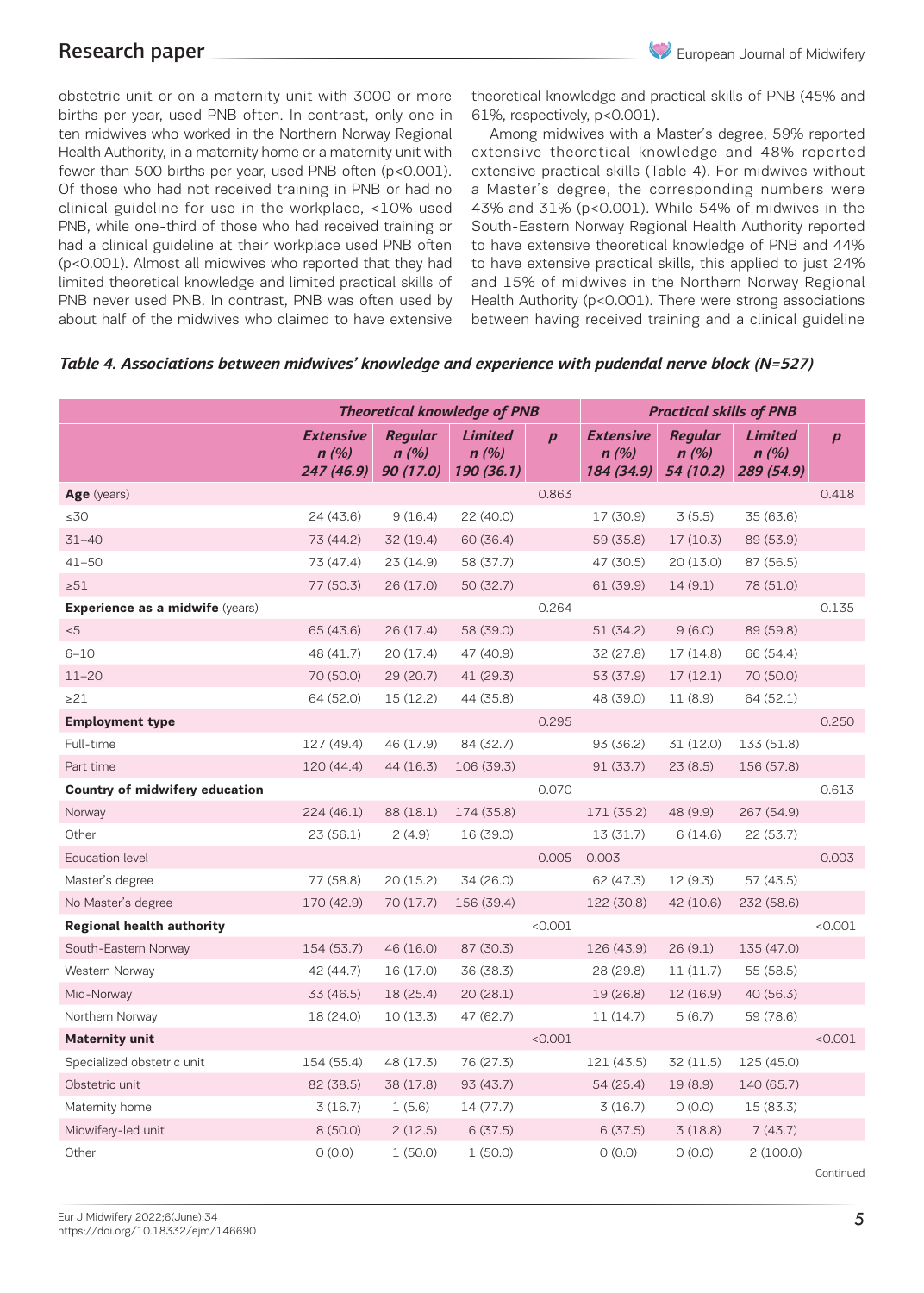### *Table 4.* Continued

|                                        | <b>Theoretical knowledge of PNB</b>    |                                    |                                      |                  | <b>Practical skills of PNB</b>         |                                     |                                      |                  |
|----------------------------------------|----------------------------------------|------------------------------------|--------------------------------------|------------------|----------------------------------------|-------------------------------------|--------------------------------------|------------------|
|                                        | <b>Extensive</b><br>n(%)<br>247 (46.9) | <b>Regular</b><br>n(%)<br>90(17.0) | <b>Limited</b><br>n(%)<br>190 (36.1) | $\boldsymbol{p}$ | <b>Extensive</b><br>n(%)<br>184 (34.9) | <b>Regular</b><br>n(%)<br>54 (10.2) | <b>Limited</b><br>n(%)<br>289 (54.9) | $\boldsymbol{p}$ |
| <b>Births per year</b>                 |                                        |                                    |                                      | < 0.001          |                                        |                                     |                                      | < 0.001          |
| $1 - 499$                              | 27(26.2)                               | 14 (13.6)                          | 62 (60.2)                            |                  | 12(11.7)                               | 6(5.8)                              | 85 (82.5)                            |                  |
| 500-1499                               | 52 (38.8)                              | 30(22.4)                           | 52 (38.8)                            |                  | 34 (25.4)                              | 18 (13.4)                           | 82 (61.2)                            |                  |
| 1500-2999                              | 83 (56.1)                              | 26(17.6)                           | 39 (26.3)                            |                  | 73 (49.3)                              | 16 (10.8)                           | 59 (39.9)                            |                  |
| $\geq$ 3000                            | 85 (59.9)                              | 20(14.1)                           | 37 (26.0)                            |                  | 65 (45.7)                              | 14(9.9)                             | 63 (44.4)                            |                  |
| <b>Received training</b>               |                                        |                                    |                                      | < 0.001          |                                        |                                     |                                      | < 0.001          |
| Yes                                    | 235(58.3)                              | 73(18.1)                           | 95(23.9)                             |                  | 183 (45.5)                             | 52(12.9)                            | 168 (41.6)                           |                  |
| <b>No</b>                              | 12(9.7)                                | 17(13.7)                           | 95 (76.6)                            |                  | 1(0.8)                                 | 2(1.6)                              | 121 (97.6)                           |                  |
| <b>Clinical guideline at workplace</b> |                                        |                                    |                                      | < 0.001          |                                        |                                     |                                      | < 0.001          |
| Yes                                    | 208 (63.6)                             | 57(17.4)                           | 62 (19.0)                            |                  | 152 (46.5)                             | 43 (13.1)                           | 132 (40.4)                           |                  |
| <b>No</b>                              | 39 (19.5)                              | 33(16.5)                           | 128 (64.0)                           |                  | 32 (16.0)                              | 11(5.5)                             | 157 (78.5)                           |                  |
| Theoretical knowledge of PNB           |                                        |                                    |                                      |                  |                                        |                                     |                                      | < 0.001          |
| Extensive                              |                                        |                                    |                                      |                  | 167 (67.6)                             | 28(11.6)                            | 52(21.2)                             |                  |
| Regular                                |                                        |                                    |                                      |                  | 23(25.5)                               | 53 (58.9)                           |                                      |                  |
| Limited                                |                                        |                                    |                                      |                  | 3(1.6)                                 | 3(1.6)                              | 184 (96.8)                           |                  |
| <b>Practical skills of PNB</b>         |                                        |                                    |                                      | < 0.001          |                                        |                                     |                                      |                  |
| Extensive                              | 167 (90.8)                             | 14(7.6)                            | 3(1.6)                               |                  |                                        |                                     |                                      |                  |
| Regular                                | 28 (51.8)                              | 23 (42.6)                          | 3(5.6)                               |                  |                                        |                                     |                                      |                  |
| Limited                                | 52(18.0)                               | 53(18.3)                           | 184 (63.7)                           |                  |                                        |                                     |                                      |                  |

*Figure 1. Reasons (%) why the midwives did not use PNB (N=292)* 



present at the workplace and the theoretical knowledge and practical skills of the midwives (p<0.001).

More than 70% of midwives said that they did not use *Figure 2. What was needed (%) for midwives to start using PNB (N=292)* PNB because of lack of practical experience while nearly half of the midwives said that they never received training

in the use of PNB (Figure 1). Figure 2 displays measures reported by the midwives that might help them start using PNB. Only 8% of midwives, who did not use PNB, also did not want to start using it. The most common indications for midwives to use PNB were to relief pain in the expulsion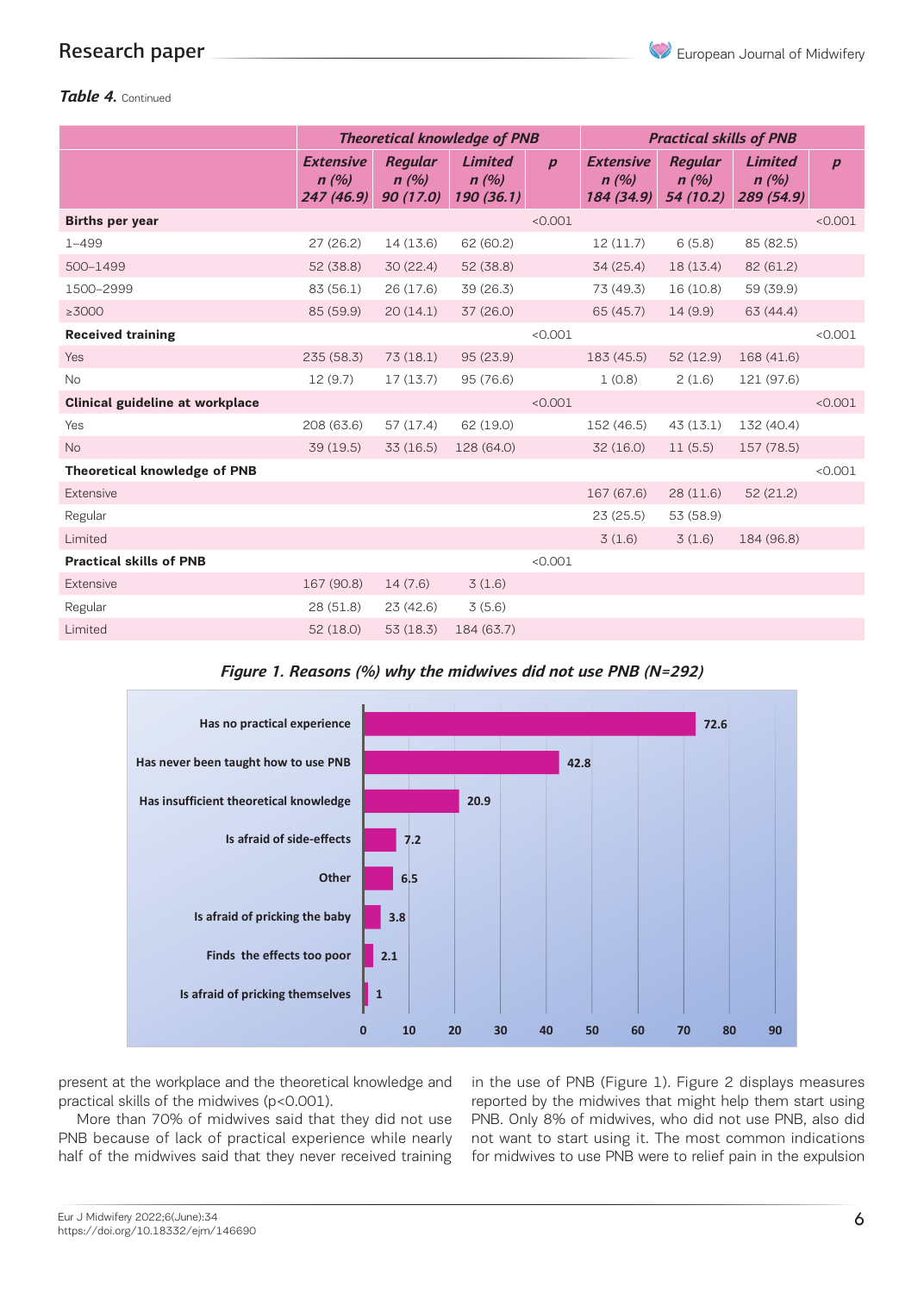

*Figure 2. What was needed (%) for midwives to start using PNB (N=292) Figure 2. What was needed (%) for midwives to start using PNB (N=292)*

phase [67% (157/235)], an early urge to push [60% (142/235)] and if, for various reasons, epidural analgesia was not possible [57% (134/235)], while 49% (115/235) used PNB in connection with suturing (data not shown in tables or figures). Over 85% of midwives who used PNB were largely satisfied or very satisfied with the effect, regardless of whether they used it during the delivery or for suturing. By contrast, <2% of midwives who used PNB were largely dissatisfied or very dissatisfied with the effect. Fifty percent of the midwives reported having observed obstetricians providing pudendal nerve block analgesia.

### **DISCUSSION**

In this national cross-sectional study of midwives caring for women during birth in maternity care in Norway, less than 25% of midwives used PNB often. It was apparent that midwives, who had received training in PNB or had a clinical guideline for PNB in the workplace, used PNB to a significantly greater extent than other midwives. Strong associations were observed between midwives having gained theoretical knowledge and practical skills and their use of PNB.

The Medical Birth Registry of Norway's statistical bank, accessible to the public, does not provide information on the prevalence of PNB use<sup>15</sup>. Upon request, we were informed that the prevalence of PNB use was 2.1% in 2012 and 6.4% in 2018. Although this shows a significant increase, it still seems surprising that almost half of the midwives in our study reported using PNB. This apparent discrepancy can in part be explained by a minority of midwives using PNB often. In addition, midwives using PNB often, may be more likely to respond to a questionnaire on this topic. Finally, at one of the largest hospitals in the South-Eastern Region of Norway, where most of the participating midwives worked, a Swedish midwife has re-introduced PNB through in-house training courses, clinical support and supervision $14$ . At the

same hospital, a PhD project is being conducted into the effect and side-effects of PNB. The first publication in this project shows that the use of PNB at this hospital (one hospital with two sites) is substantially higher than the national level<sup>16</sup>.

The national guidelines in Norway are in contrast to the NICE guidelines, which recommend PNB for operative births only and do not seem to allow for the use of PNB in spontaneous birth, administered by midwives $12,13$ . Health professionals in Norway are used to consulting the NICE guidelines when writing their own. However, while there are similarities, there are also considerable cultural, organizational and historical differences between the UK and Norway in the way care of laboring women is provided. Such differences can influence guidelines. Furthermore, in addition to research, evidence-based practice takes into account the practitioner's clinical experience, patient experience, and information from the local context $17$ . Thus, the historical tradition of midwives providing PNB in Norway influences the clinical skills available and the scope of their practice.

How pain during labor is viewed, expressed and controlled is subject to cultural variations<sup>18</sup>. In the midwifery literature the control of pain during normal labor has been summarized in two contrasting paradigms $19$ . There is the model which is based on the ideology of promoting normal birth which encourages midwives to think in terms of 'working with pain' rather than trying to take it away<sup>19</sup>. On the other hand, there is the 'pain relief' approach which has been described as a model in which midwives offer a variety of methods that can be used to take the pain away19. Laboring women may belong to either paradigm and midwives need to be able to care for both, women who choose to work with pain and those who choose to have pain relief. Thus, adding the skill of being able to administer a PNB increases midwives' ability to meet more women's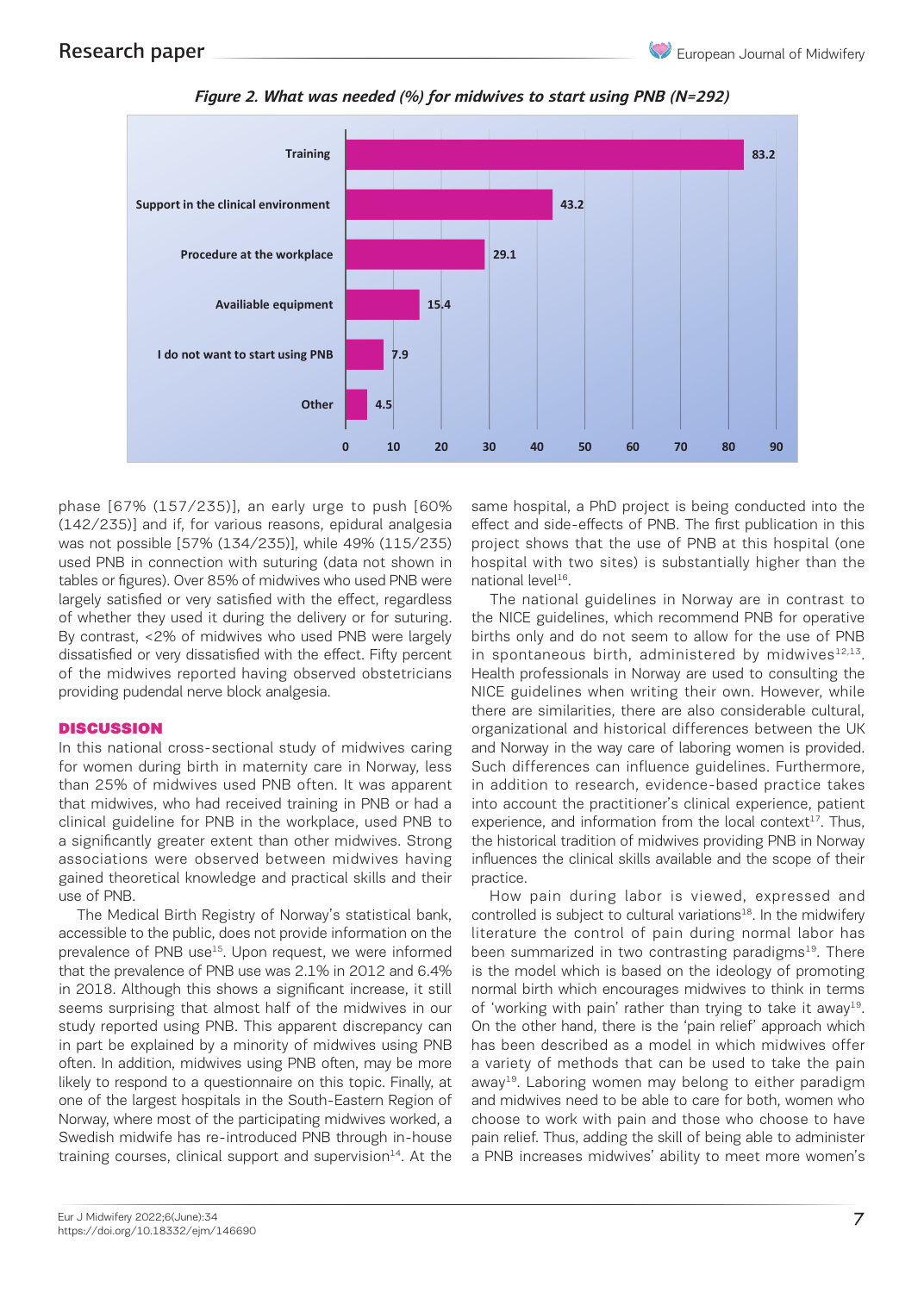needs. Women's needs being ignored and the experience of pain beyond control are associated with a negative birth experience<sup>20</sup>. A negative birth experience may result in fear of childbirth and request for birth by cesarean section in a subsequent pregnancy<sup>21</sup>. While PNB has been described as a relatively simple procedure with few complications, it does involve locating the correct anatomical site, the use of a long needle, and the insertion of analgesia<sup>3,22</sup>. In addition, situations calling for a PNB during birth are often stressful such as inadequate pain relief or imminent operative delivery. Thus, it is not surprising, and may even be regarded good clinical judgement, that the midwives in our study, who reported they lacked adequate teaching and training, did not use PNB. Midwifery educational programs use simulation and skills training to prepare for clinical practice<sup>23</sup>. Research suggests that simulation and skills training creates a link between theory and practice<sup>23,24</sup>. Students value repetitive practices in a safe and secure environment allowing learning from mistakes without risk to the patient $24$ . Simulation and skills training gives students confidence and facilitates clinical practice<sup>24</sup>. The review by Cooper et al.<sup>23</sup> showed that simulation-based learning in midwifery is commonly used for obstetric emergencies but did not mention PNB. However, a publication from Portugal suggests the use of obstetric simulators to train for this procedure<sup>25</sup>.

In our study, midwives who worked at units with fewer than 500 births used PNB significantly less frequently than midwives at units with more births. This may be because they support fewer women during birth and thus require this method of pain relief less often. However, there is a risk for health professionals becoming insecure in performing skills that they do not use frequently. Simulation skills training is already established for keeping obstetricians and midwives' skills up-to-date for obstetric emergencies and could be used for PNB25,26. Another possible reason why midwives in large and specialized units use PNB more than in smaller units could be that small units focus more on nonpharmacological pain relief throughout the birthing process, as the rates of epidural and spinal suggest $15$ . However, women in such units could benefit from being offered a PNB for suturing<sup>27,28</sup>. Interventions are reported to lead to more interventions<sup>29</sup>. In specialized obstetric units, midwives are likely to be more familiar with performing other interventions and may thus use PNB more easily<sup>30</sup>.

Less than half of the midwives in our study reported having received teaching on the use of PNB during their midwifery education. While this may be disappointing, continued professional development (CPD) is a necessity for all nurses and midwives $31$ . Our findings that midwives have learned how to use PNB from a colleague or in-house training is in agreement with the evidence from a recent umbrella review concluding that knowledge and skills acquired through CPD are often transferred into practice<sup>32</sup>. The midwives in our study that had not been using PNB indicated that learning clinical skills and training was necessary for them to start using PNB.

It was apparent from the study that PNB was used significantly more often in units that had a clinical guideline for the use of PNB in place, compared to units that did not. Other research shows that the presence of evidence-based guidelines can strengthen midwifery practice $33$ . The national guidelines for obstetric care mention PNB in one paragraph only in their chapter on pain relief in labour<sup>13</sup>. Thus, a local clinical guideline for PNB signals a positive view of the use of PNB and is likely authored by local clinicians with expertise in this area. A local clinical guideline not only provides relevant information but suggests clinical support for this procedure. Midwives in our study mentioned the need for clinical support in order to start using PNB. A study from Oslo shows that a local advocate organizing in-house training and clinical support increases the use of PNB14,16. Collaboration between midwives and doctors in clinical support for this procedure would enhance the opportunities for midwives to practice this skill.

### **Strengths and limitations**

This was a national study that invited the participation of the entire population of midwives in Norwegian institutional maternity units caring for women during birth. The proportion of the participants from each Regional Health Authority corresponds well with the number of births in these regions (Supplementary file, Table 1). The midwives participating in this study were slightly younger than those responding to another recent national survey<sup>34</sup>. However, that survey did not restrict its participants to midwives caring for women during labor. It seems that older midwives move away from care of women in active labor to positions without shift and weekend duties<sup>34</sup>. Thus, a study on PNB would most likely recruit younger midwives. A limitation is that the study was only available for approximately 3 weeks. Thus, the estimated participation rate of 35% is rather low. However, over 500 midwives participated from a total workforce of approximately 3000 midwives, of whom a substantial number work in areas where providing PNB in labor is not relevant<sup>34</sup>. This suggests that our findings are generalizable to midwives caring for women in labor. By sharing the link on social media, some participants not meeting the inclusion criteria for the study may have responded to it despite clear instructions. This could have increased the number of participating midwives not using PNB. On the other hand, there may be a risk of selection bias if participating midwives had a particular interest in PNB, increasing the number of those using PNB. All information about midwives' skills, knowledge and experience with PNB was self-reported and may have led to both over- and under-reporting. This is a potential normal consequence of self-reporting, and it is important to take that into consideration. At the same time, midwives' self-perception of their skills is an important objective for understanding their use of PNB. This is the first study to document midwives' use, knowledge and skills of PNB in Norway, consequently there are no studies available for comparison.

### CONCLUSIONS

This study found that less than half of midwives caring for women during birth in Norway used PNB. One in four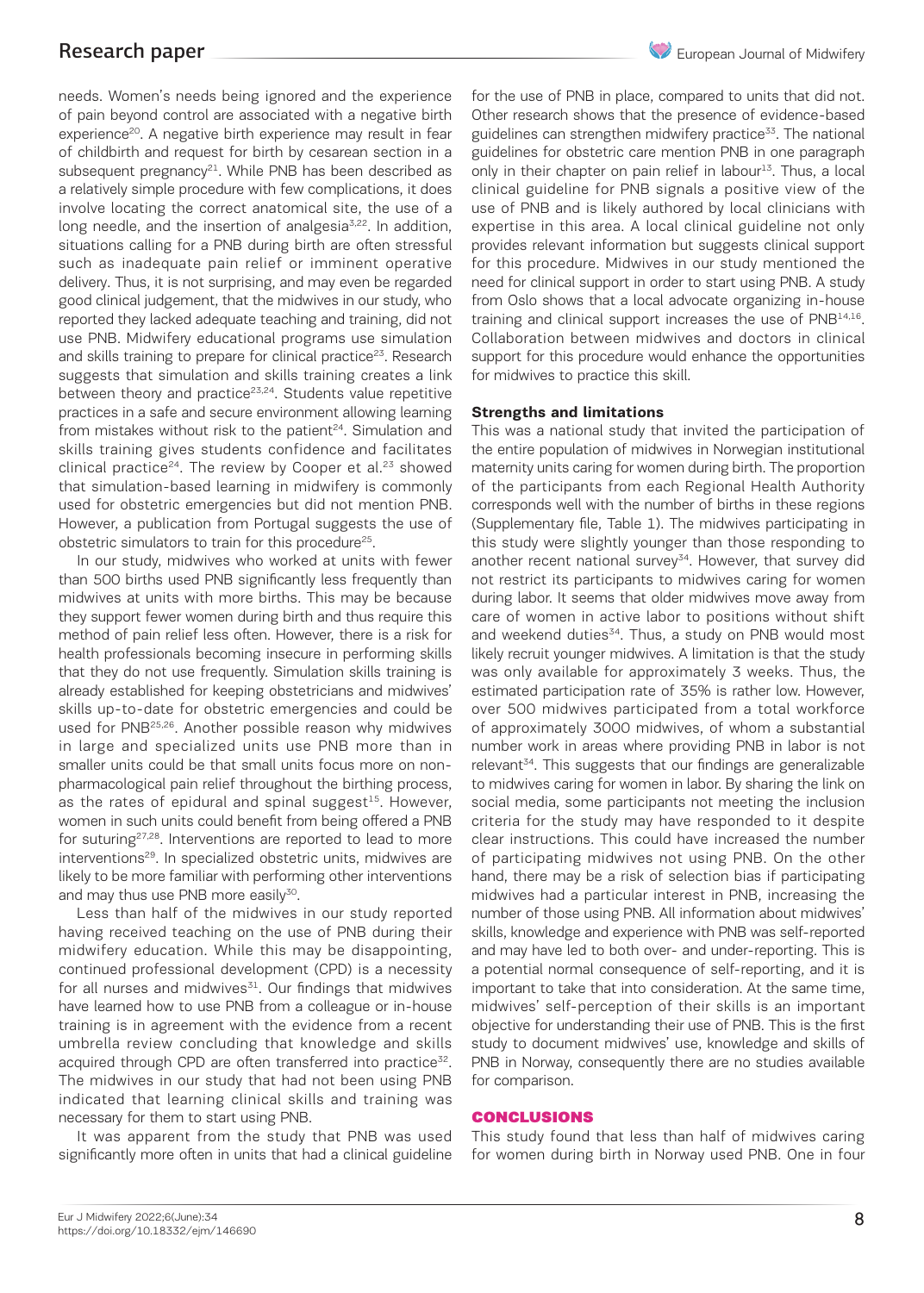midwives used it often, at least once a month, and the majority of these midwives reported good theoretical knowledge and practical skills of PNB. Emerging literature suggests that there is a renewed and increasing interest in the use of PNB in birth $1,8,14,18$ , and our study shows that the majority of midwives, not currently using it, would like to start using PNB. Theoretical education and clinical skills training as well as support from the clinical environment and a clinical guideline at the workplace are considered to be important factors in midwives' knowledge and use of PNB. Further research is needed to explore women's experience with receiving a PNB for both spontaneous and instrumental birth.

### REFERENCES

- 1. Sultan P, Sultan E, Carvalho B. Regional anaesthesia for labour, operative vaginal delivery and caesarean delivery: a narrative review. Anaesthesia. 2021;76(S1):136-147. doi:10.1111/anae.15233
- 2. Macarthur A. Other techniques for obstetric pain management: Caudal, paracervical, and pudendal blocks. Tech Reg Anesth Pain Manag. 2001;5(1):18-23. doi:10.1053/trap.2001.22793
- 3. Anderson D. Pudendal nerve block for vaginal birth. J Midwifery Womens Health. 2014;59(6):651-659. doi:10.1111/jmwh.12222
- 4. Ahlberg M, Saltvedt S, Ekéus C. Insufficient pain relief in vacuum extraction deliveries: a population-based study. Acta Obstet Gynecol Scand. 2013;92(3):306-311. doi:10.1111/aogs.12067
- 5. Langhoff-Roos J, Lindmark G. Analgesia and maternal side effects of pudendal block at delivery. A comparison of three local anesthetics. Acta Obstet Gynecol Scand. 1985;64(3):269-272. doi:10.3109/00016348509155127
- 6. Meuser T, Grond S, Lynch J, Irnich MF, Lehmann KA. Stand der Analgesie und Anästhesie in der Geburtshilfe: Eine Umfrage aus Nordrhein-Westfalen. The current standing of obstetrical analgesia and anesthesia: A survey of North Rhein-Westfalia. Article in German. Anaesthesist. 1997;46(6):532-535. doi:10.1007/s001010050434
- 7. Eide BI, Nilsen AB, Rasmussen S. Births in two different delivery units in the same clinic--a prospective study of healthy primiparous women. BMC Pregnancy Childbirth. 2009;9(1):25. doi:10.1186/1471-2393-9-25
- 8. Xu J, Zhou R, Su W, et al. Ultrasound-guided bilateral pudendal nerve blocks of nulliparous women with epidural labour analgesia in the second stage of labour: a randomised, double-blind, controlled trial. BMJ Open. 2020;10(8):e035887. doi:10.1136/bmjopen-2019-035887
- 9. Hutchins CJ. Spinal analgesia for instrumental delivery. A comparison with pudendal nerve block. Anaesthesia. 1980;35(4):376-377. doi:10.1111/j.1365-2044.1980.tb05122.x
- 10. Nikpoor P, Bain E. Analgesia for forceps delivery. Cochrane Database Syst Rev. 2013;9:CD008878.

doi:10.1002/14651858.CD008878.pub2

- 11. Ford JM, Owen DJ, Coughlin LB, Byrd LM. A critique of current practice of transvaginal pudendal nerve blocks: a prospective audit of understanding and clinical practice. J Obstet Gynaecol. 2013;33(5):463-465. doi:10.3109/01443615.2013.771155
- 12. Intrapartum care for healthy women and babies. National Institute for Health and Care Excellence; 2014. December 3, 2014. Updated February, 2017. NICE Clinical Guidelines, No 190. Accessed February 14, 2022. https://www.nice.org.uk/guidance/cg190/ resources/intrapartum-care-for-healthy-women-andbabies-pdf-35109866447557
- 13. Ullensvang K, Sjøen GH, Sørbye IK, Bakkan MH, Johnsen HH. Smertelindring. Norsk Gynekologisk Forening; 2020. February 17, 2020. Accessed February 14, 2022. https:// www.legeforeningen.no/contentassets/152e1993 7e7c4958ae6b28f4db58535e/smertelindring.pdf
- 14. Én av fem kvinner på Rikshospitalet får den glemte bedøvelsen. forskning.no. November 2, 2017. Accessed February 14, 2022. https://blogg.forskning. no/kvinnehelsebloggen/n-av-fem-kvinner-parikshospitalet-far-den-glemte-bedovelsen/1094785
- 15. Medisinsk fødselsregister (MFR). Folkehelseinstituttet; 2021. November 9, 2021. Accessed February 14, 2022. http://statistikkbank.fhi.no/mfr/
- 16. Waldum ÅH, Staff AC, Lukasse M, Falk RS, Sørbye IK, Jacobsen AF. Intrapartum pudendal nerve block analgesia and risk of postpartum urinary retention: a cohort study. Int Urogynecol J. 2021;32(9):2383-2391. doi:10.1007/s00192-021-04768-0
- 17. Rycroft-Malone J, Seers K, Titchen A, Harvey G, Kitson A, McCormack B. What counts as evidence in evidencebased practice? J Adv Nurs. 2004;47(1):81-90. doi:10.1111/j.1365-2648.2004.03068.x
- 18. Mander R, Tocher JM. Pain in childbearing and its control: key issues for midwives and women. Wiley-Blackwell; 2011:8-26.
- 19. Leap N, Anderson T. The role of pain in normal birth and the empowerment of women. In: Downe S, ed. Normal childbirth: evidence and debate. Churchill Livingstone; 2004:25-39.
- 20. Lindstad Løvåsmoen EM, Nyland Bjørgo M, Lukasse M, Schei B, Henriksen L. Women's preference for caesarean section and the actual mode of delivery - Comparing five sites in Norway. Sex Reprod Healthc. 2018;16:206- 212. doi:10.1016/j.srhc.2018.04.009
- 21. Lukasse M, Vangen S, Øian P, Schei B. Fear of childbirth, women's preference for cesarean section and childhood abuse: a longitudinal study. Acta Obstet Gynecol Scand. 2011;90(1):33-40. doi:10.1111/j.1600-0412.2010.01024.x
- 22. Kobak AJ, Evans EF, Johnson GR. Transvaginal pudendal nerve block: A Simple Procedure for Effective Anesthesia in Operative Vaginal Delivery. Am J Obstet Gynecol. 1956;71(5):981-989. doi:10.1016/0002-9378(56)90722-0
- 23. Cooper S, Cant R, Porter J, et al. Simulation based learning